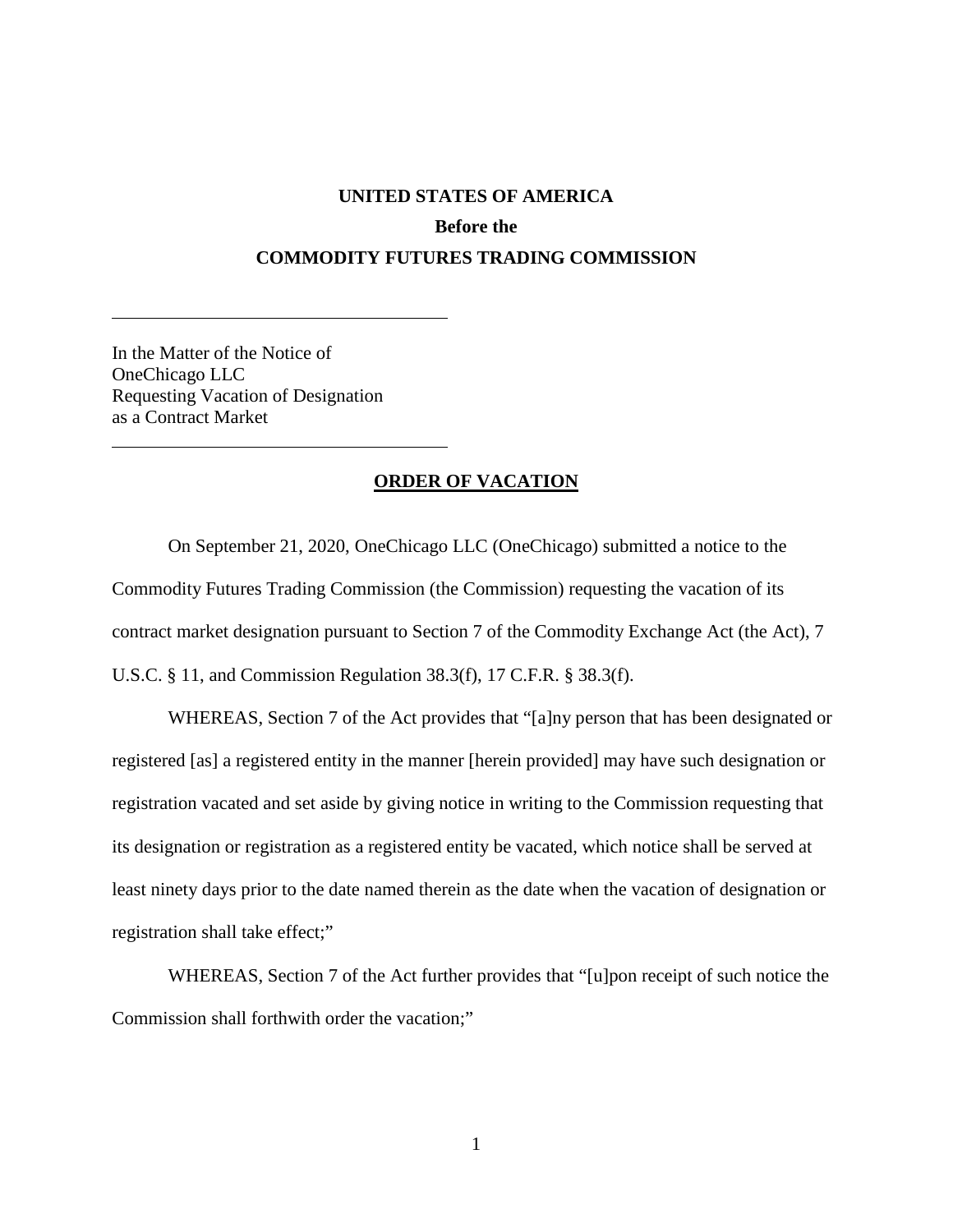WHEREAS, Commission Regulation 38.3(f) provides that "[a] designated contract market may vacate its designation under section 7 of the Act by filing a request electronically, in a format and manner specified by the Secretary of the Commission, with the Secretary of the Commission at its Washington, DC headquarters at *submissions@cftc.gov* and the Division of Market Oversight at *DMOSubmissions@cftc.gov*;"

WHEREAS, OneChicago was granted designation as a contract market by Commission Order on June 11, 2002;

WHEREAS, OneChicago served notice to the Commission on September 21, 2020, requesting that the Commission vacate OneChicago's designation, and such notice was provided at least ninety days prior to the requested effective date of December 21, 2020; and

WHEREAS, OneChicago has represented that it will continue to maintain its regulatory records (as defined in Commission Regulation 1.31) and make them available for inspection by any representative of the Commission or the United States Department of Justice after its registration has been vacated in accordance with Commission regulation 1.31.